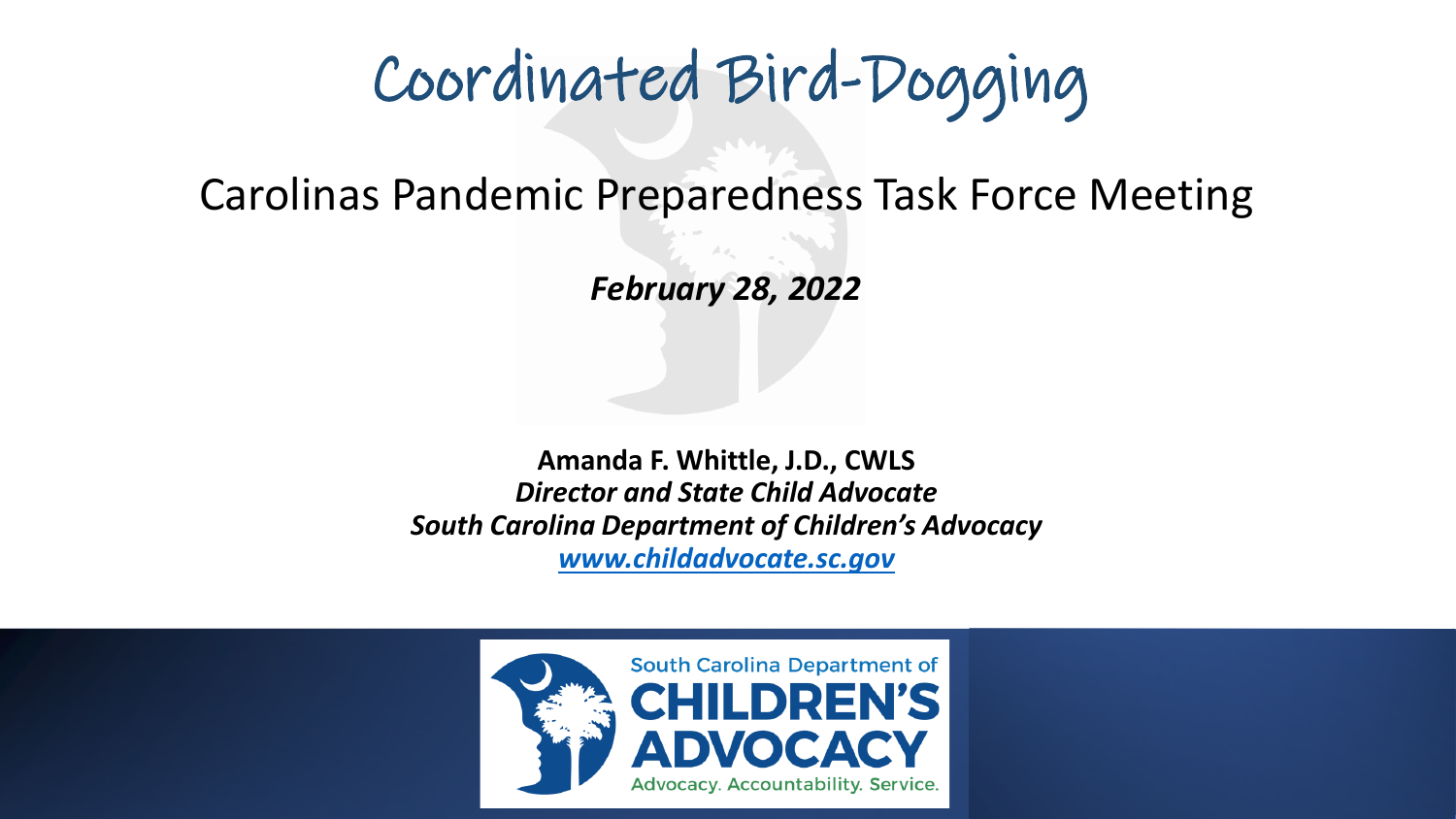#### Pre-Existing Weaknesses



Photo credit: https://jacksonvilletreeserviceblog.com/dangers-dead-treeproperty/



Photo credit: https://www.catanzaroinsurance.com/home-insurance-101-whathappens-if-my-neighbors-tree-falls-on-my-yard/

The COVID-19 pandemic magnified and exacerbated pre-existing weaknesses. Behavioral health and mental health challenges have increased to crisis levels. The best way to prepare for the next pandemic is through coordinated bird-dogging: Identify our weaknesses; prioritize our needs; coordinate our strategies; and fortify our systems.

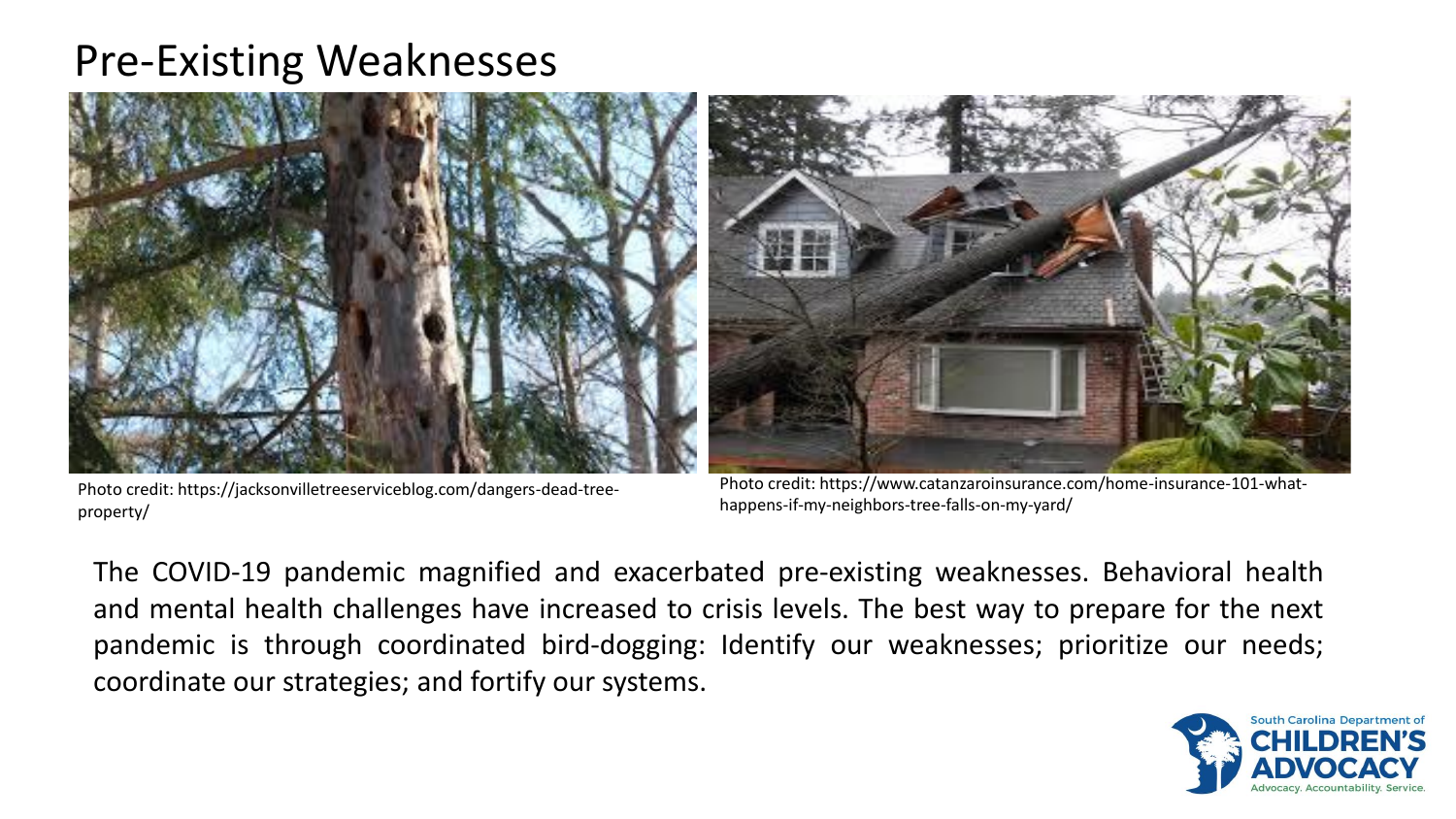# *Defining* Bird-Dogging

*To engage in the relentless pursuit of an objective or goal urbandictionary.com*



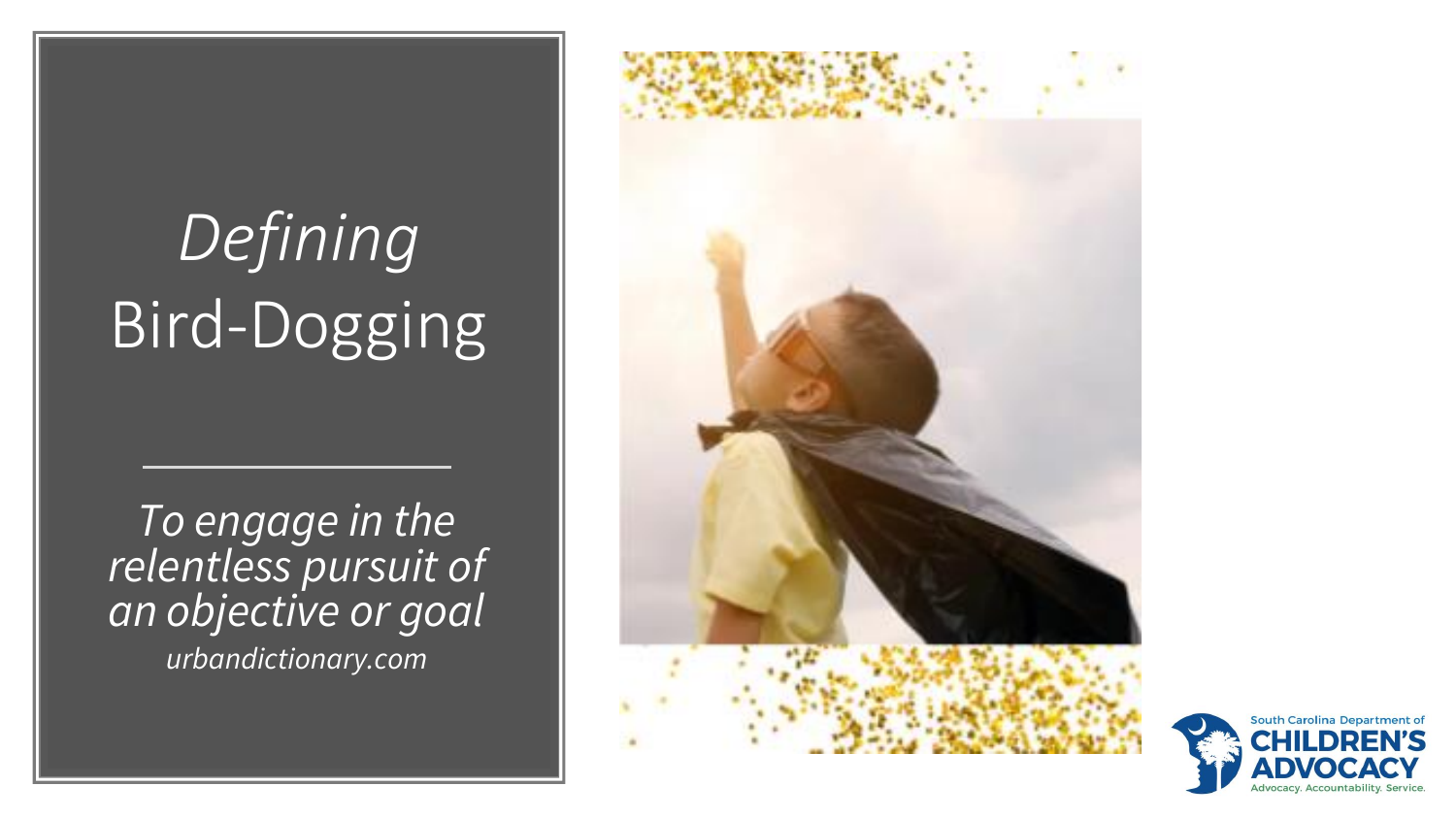#### Collaboration and Coordination



- Identify Problems
	- Prioritize/Sequence Needs
	- Strategize
	- Resolve

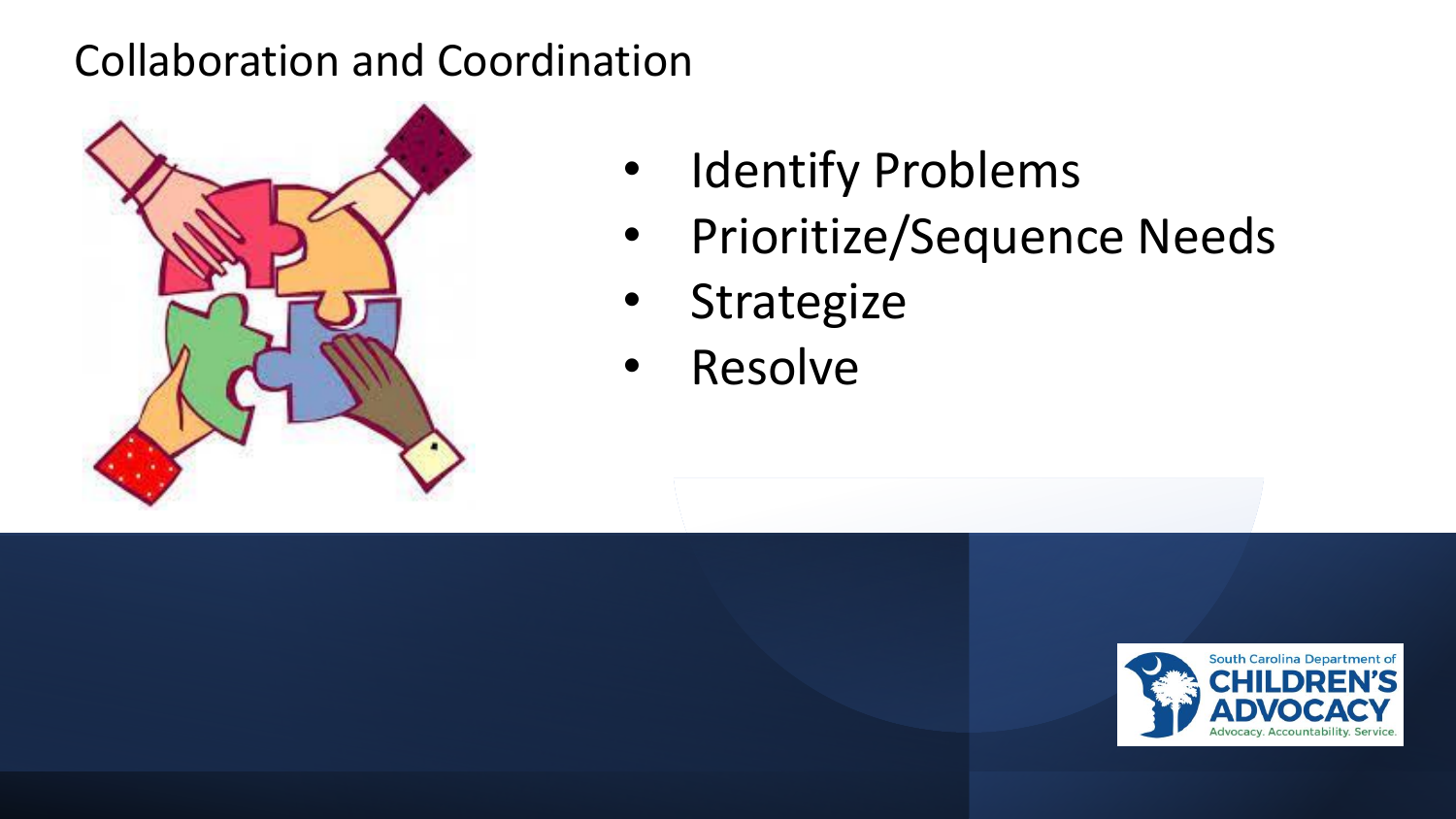## Bird-Dogging



- *Avoid getting stuck on identifying problems/sharing anecdotes*
- *Avoid prioritizing everything; that's like highlighting all of the words*
- *Avoid assuming that someone else is doing something*
- *Avoid getting comfortable; remember a pandemic is approaching*

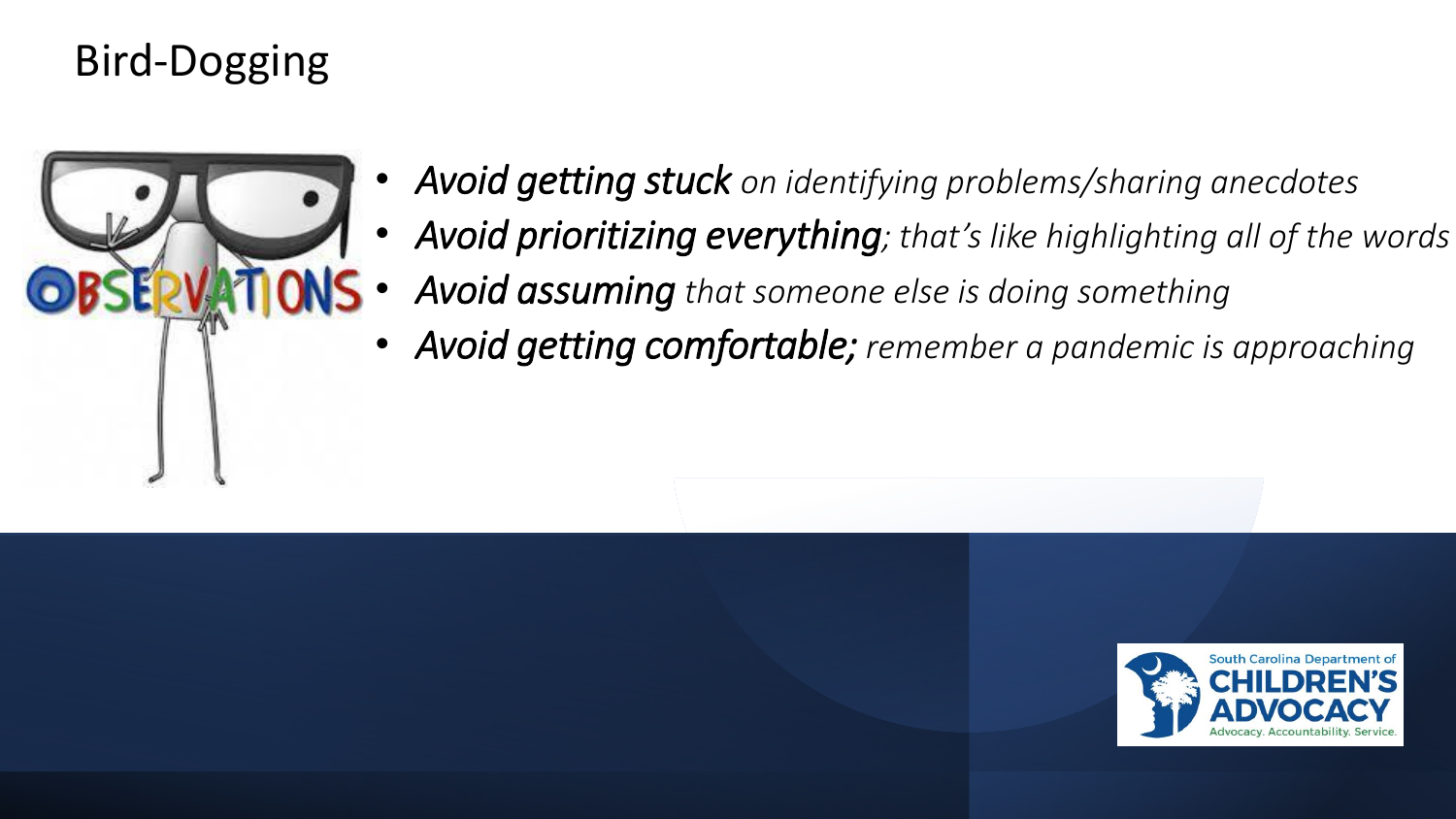### South Carolina's Progress

| <b>BARRIERS</b>                                                                                 | <b>SOLUTIONS</b>                                                                                                                                                                                                                                                                                                                                                                                                                                                        |
|-------------------------------------------------------------------------------------------------|-------------------------------------------------------------------------------------------------------------------------------------------------------------------------------------------------------------------------------------------------------------------------------------------------------------------------------------------------------------------------------------------------------------------------------------------------------------------------|
| Suicide continues to rise as a<br>leading cause of death among<br>children and adolescents      | Coordinated and engaged response among agencies and organizations<br>with facilitation through the Suicide Prevention Coalition and the Dept.<br>of Mental Health's Office of Suicide Prevention; SCDMH's mobile crisis is<br>active in all 46 states; Telehealth; School-based mental health; Student<br>ID Suicide Prevention bill; Training and awareness for staff and<br>volunteers through DMH/AFSP grant; Plans underway to launch 988 in<br><b>July of 2022</b> |
| <b>Agencies and organizations can</b><br>be silo-ed; Competing interests<br>can stymie progress | To the extent possible, agencies need to coordinate priorities and strategies;<br>Otherwise, one agency's ask contradicts another agency's ask and neither<br>agency moves forward; We have engaged in interagency meetings to<br>identify shared barriers and shared priorities                                                                                                                                                                                        |

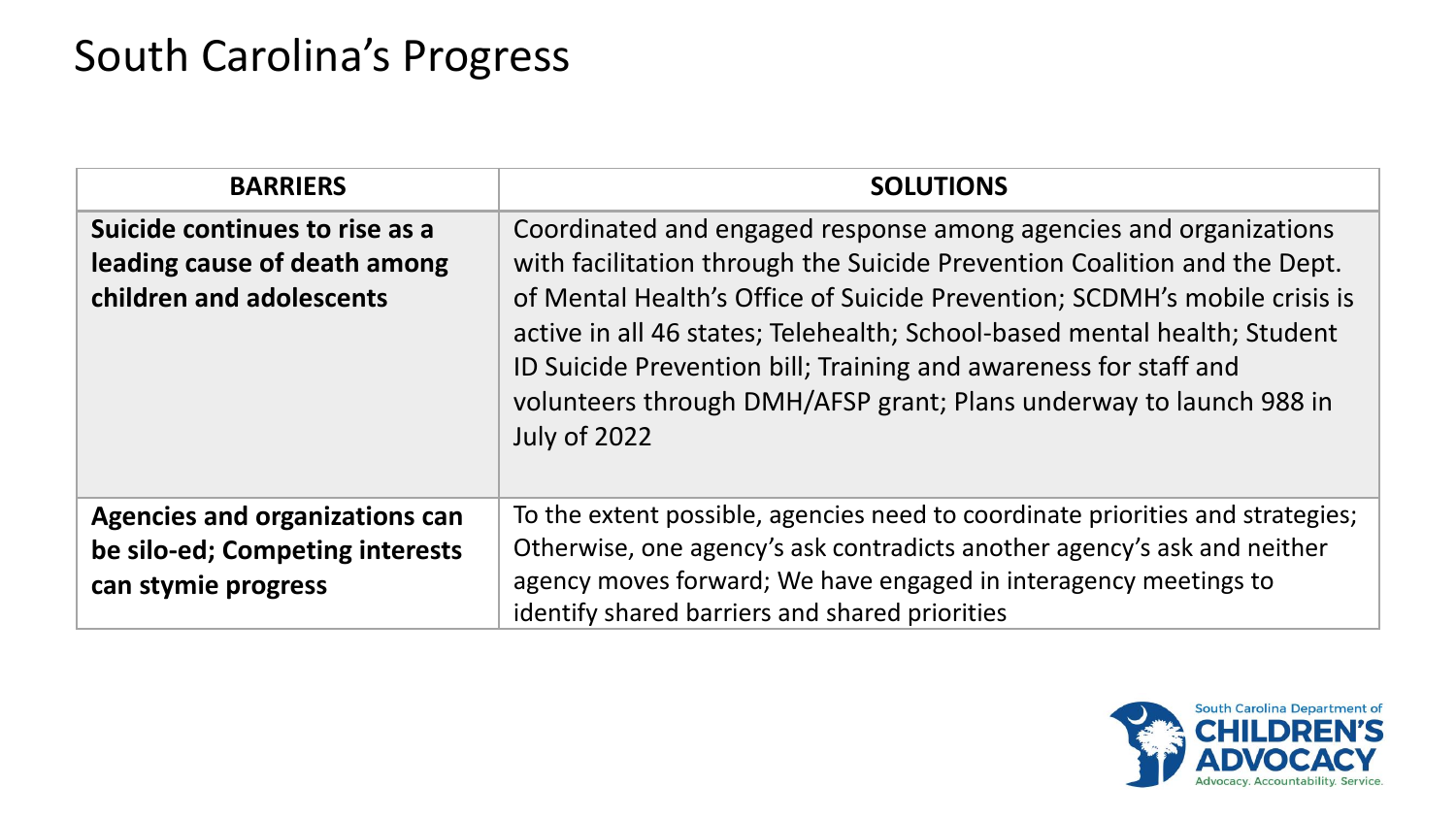### South Carolina's Progress

| <b>BARRIERS</b>                                                                                                                                     | <b>SOLUTIONS</b>                                                                                                           |
|-----------------------------------------------------------------------------------------------------------------------------------------------------|----------------------------------------------------------------------------------------------------------------------------|
| <b>Insufficient in-state Psychiatric</b><br><b>Residential Treatment Facility</b><br><b>Capacity for South Carolina</b><br>children and adolescents | DHHS has announced a significant increase in the S.C. Medicaid rate<br>for in-state PRTF providers effective April 1, 2022 |
| <b>Lack of sufficient Psychiatric</b>                                                                                                               | Discussions among agency leadership to create this capacity have                                                           |
| <b>Residential Treatment Facility</b>                                                                                                               | resulted in this issue being in the forefront of state planning; DJJ's                                                     |
| capacity for seriously mentally                                                                                                                     | budget request for \$20 million to design, build and operate a state-                                                      |
| ill, justice-involved youth                                                                                                                         | operated PRTF for this population                                                                                          |
| <b>Moratorium on Rehabilitative</b>                                                                                                                 | DHHS Director Kerr committed to reviewing the moratorium to                                                                |
| <b>Behavioral Health Services</b>                                                                                                                   | develop a way to intentionally eliminate the moratorium with quality                                                       |
| (RBHS) services coupled with a                                                                                                                      | assurance and monitoring processes in place; Interagency work to                                                           |
| need for intensive, community                                                                                                                       | increase service capacity including DHHS and DSS's work regarding                                                          |
| <b>based services</b>                                                                                                                               | the Family First Prevention Services Act (FFPSA)                                                                           |

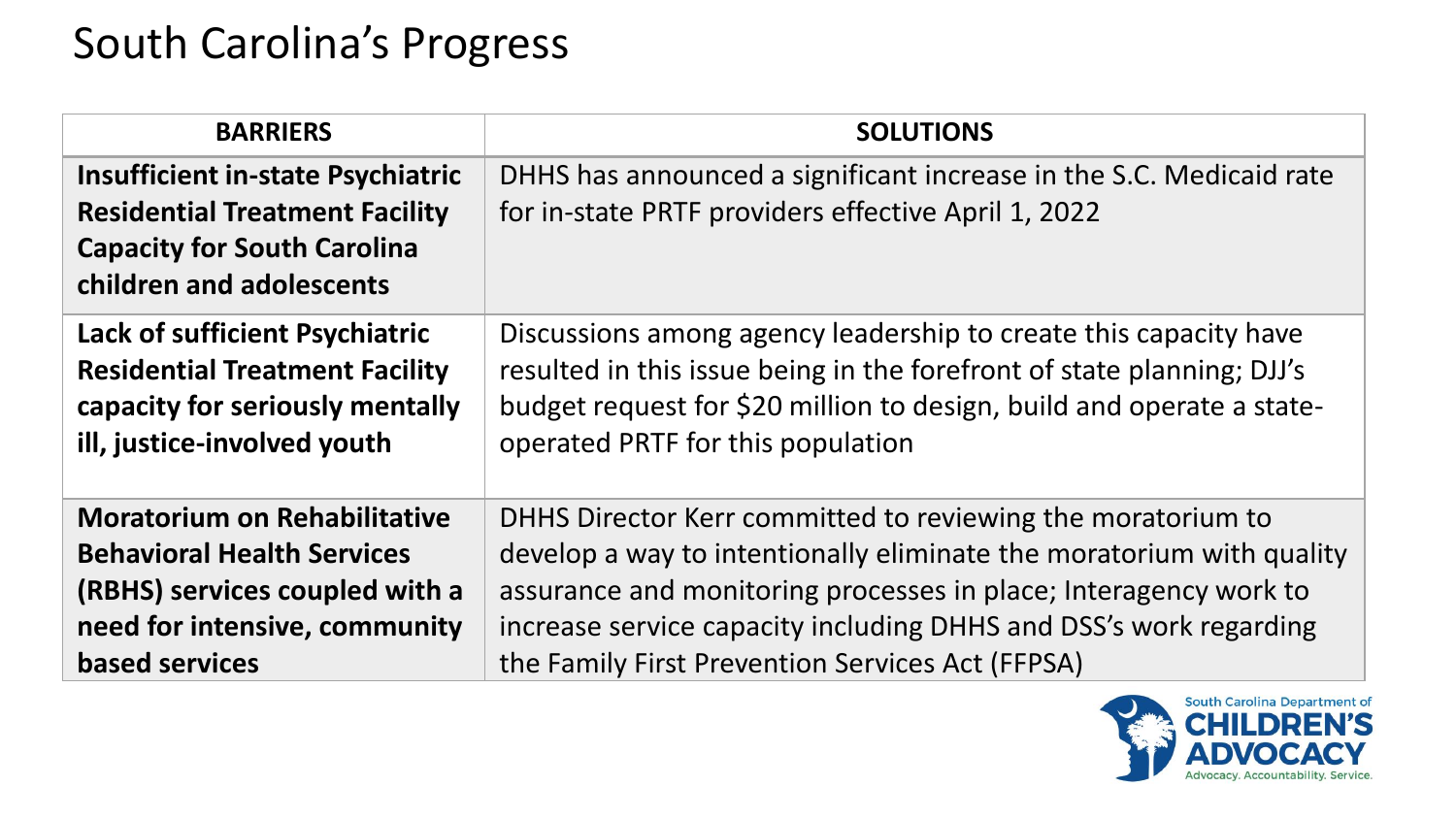## South Carolina's Progress

| <b>BARRIERS</b>                                                                                                                                                                                                                               | <b>SOLUTIONS</b>                                                                                                                                                                                                                                                                                               |
|-----------------------------------------------------------------------------------------------------------------------------------------------------------------------------------------------------------------------------------------------|----------------------------------------------------------------------------------------------------------------------------------------------------------------------------------------------------------------------------------------------------------------------------------------------------------------|
| Gap in placement array for<br>step-down services; Need<br>for High Intensity<br><b>Residential Placement</b><br>options for children and<br>adolescents; Lack of<br>sufficient treatment and<br>placement for victims of<br>human trafficking | Discussions among agency leadership to create this capacity have<br>resulted in this issue being in the forefront of state planning; Hopeful<br>planning regarding DSS's work with Qualified Residential Treatment<br>Providers (QRTP); Residential private-provider placement anticipated<br>to open in Aiken |
| Inability to recruit, train,<br>develop, and maintain<br>sufficient workforce                                                                                                                                                                 | Agencies have announced plans for this work; Governor's office and<br>General Assembly recognize these challenges, including the need to<br>work with high schools, colleges and universities to create attractive<br>careers for future employees                                                             |

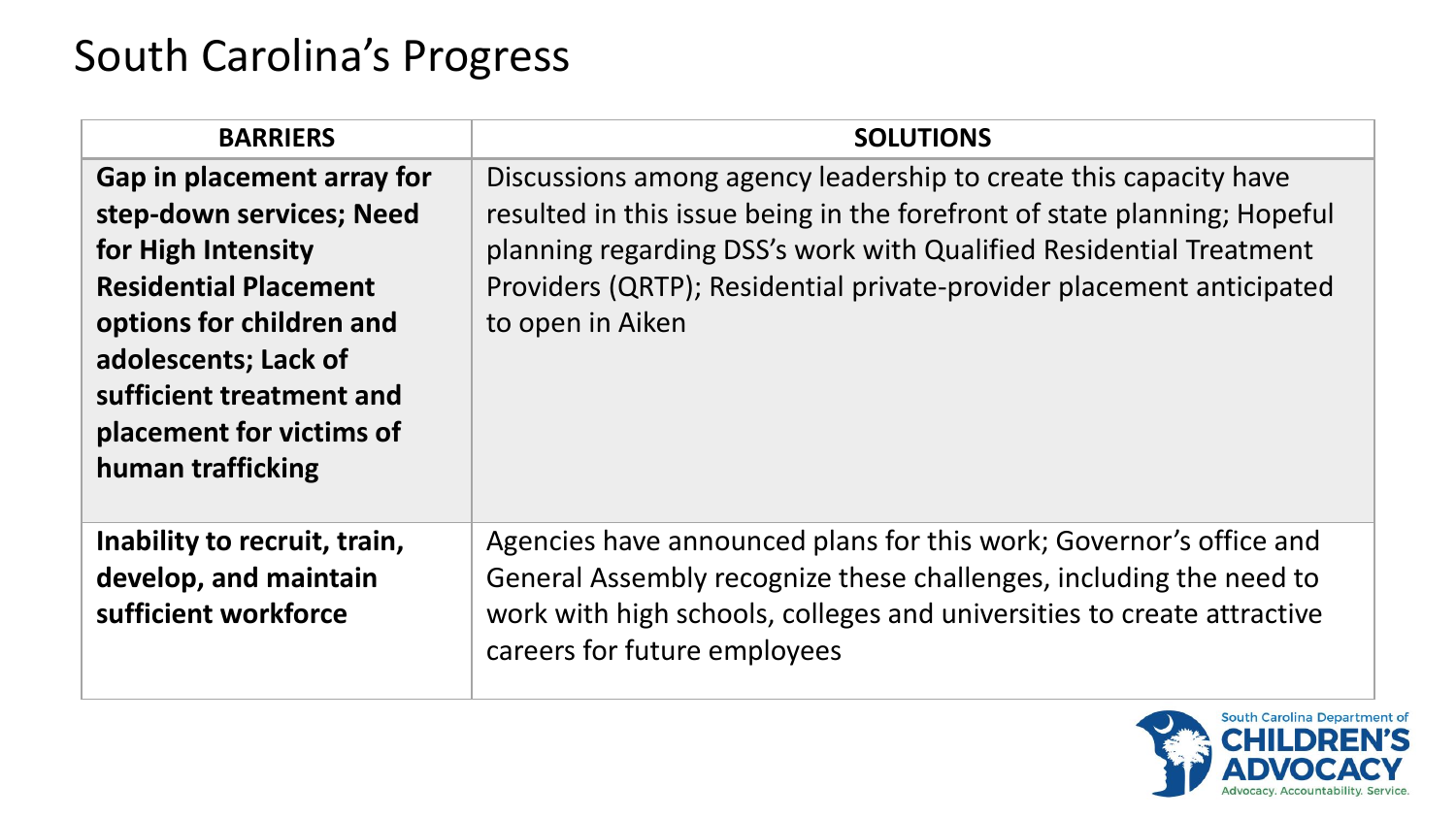#### What States Need| How to Achieve the Vision



[This Photo](http://jamiebillingham.com/tag/values/) by Unknown Author is licensed under [CC BY-SA-NC](https://creativecommons.org/licenses/by-nc-sa/3.0/)

**VISION**: We need a robust array of placement and services on our behavioral health "shelves" (not just bread and milk) for the next pandemic, emergency or disaster.

**STARTING:** Where are you now? Are you still identifying problems?

**GOALS**: What are the sequenced priorities?

**OBJECTIVES:** What is your strategy for achieving the goals or resolving the barriers? Who is engaged bird-dogging? Who is engaged in the relentless pursuit of the objective or goal?